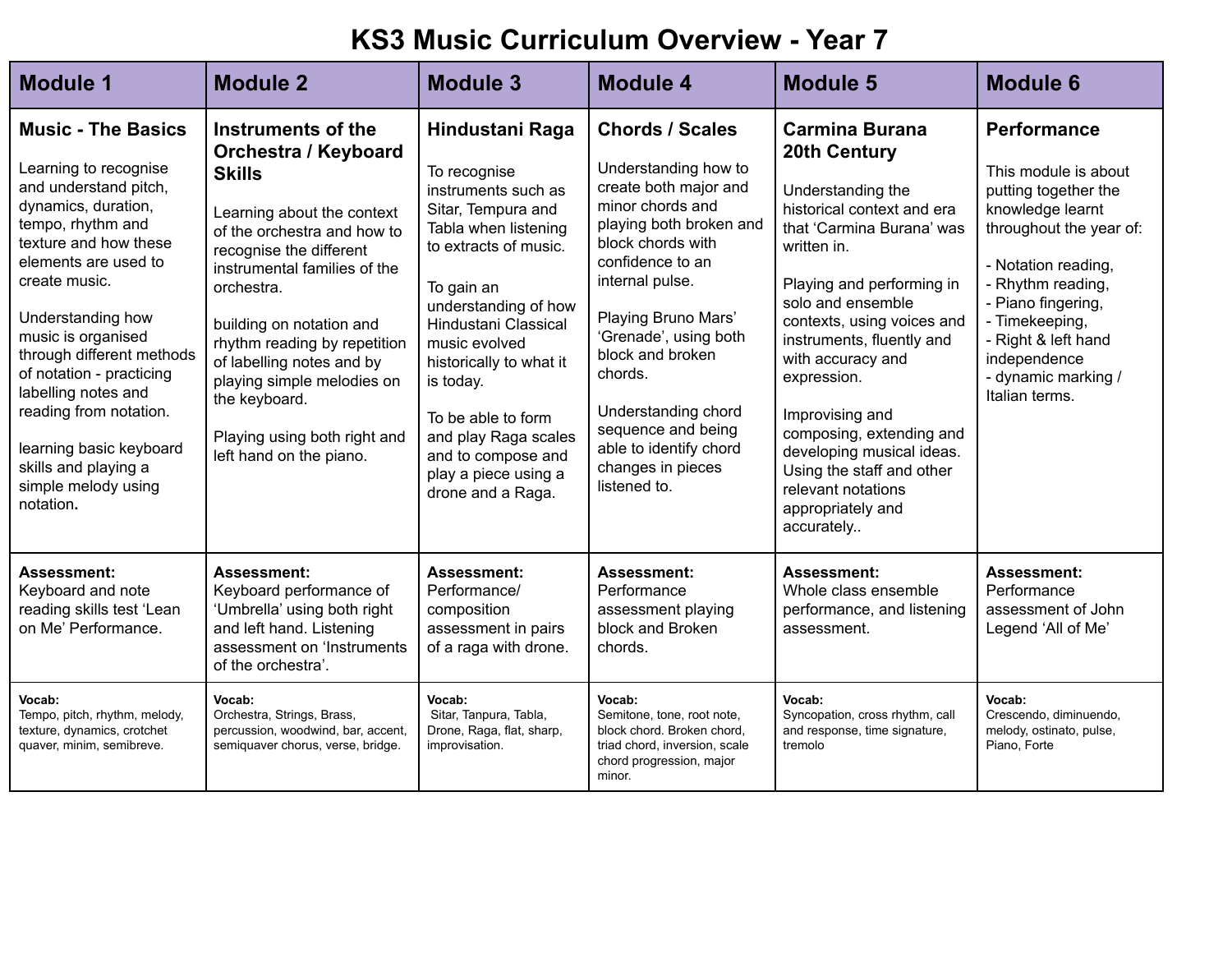## **KS3 Music Curriculum Overview - Year 8**

| <b>Module 1</b>                                                                                                                                                                                                                                                                                              | <b>Module 2</b>                                                                                                                                                                                                                                                                                                                                                                                                                                                                                                             | <b>Module 3</b>                                                                                                                                                                                                                                                                                                                                                                                                                                                                              | <b>Module 4</b>                                                                                                                                                                                                                                                                                                                                                                                                                                                                                                                 | <b>Module 5</b>                                                                                                                                                                                                                                                                                                                             | <b>Module 6</b>                                                                                                                                                                                                                                                                                                                                                                                                                                                                                                             |
|--------------------------------------------------------------------------------------------------------------------------------------------------------------------------------------------------------------------------------------------------------------------------------------------------------------|-----------------------------------------------------------------------------------------------------------------------------------------------------------------------------------------------------------------------------------------------------------------------------------------------------------------------------------------------------------------------------------------------------------------------------------------------------------------------------------------------------------------------------|----------------------------------------------------------------------------------------------------------------------------------------------------------------------------------------------------------------------------------------------------------------------------------------------------------------------------------------------------------------------------------------------------------------------------------------------------------------------------------------------|---------------------------------------------------------------------------------------------------------------------------------------------------------------------------------------------------------------------------------------------------------------------------------------------------------------------------------------------------------------------------------------------------------------------------------------------------------------------------------------------------------------------------------|---------------------------------------------------------------------------------------------------------------------------------------------------------------------------------------------------------------------------------------------------------------------------------------------------------------------------------------------|-----------------------------------------------------------------------------------------------------------------------------------------------------------------------------------------------------------------------------------------------------------------------------------------------------------------------------------------------------------------------------------------------------------------------------------------------------------------------------------------------------------------------------|
| <b>Minimalism</b><br>Particular focus and<br>analysis on key<br>composers in the<br>genre: Steve Reich and<br>Mike Oldfield, Pieces<br>including: 'Tubular<br>bells', 'Six Marimbas',<br>and understanding<br>composers' aims and<br>intentions.<br>Developing notation<br>writing and composition<br>skills | <b>Music For Screen</b><br>listenening with increasing<br>discrimination to a wide<br>range of music from great<br>composers and musicians.<br>Playing and performing<br>confidently in a range of<br>solo and ensemble<br>contexts using voice,<br>playing instruments fluently<br>and with accuracy and<br>expression.<br>improvising and composing<br>in a minor key, extending<br>and developing musical<br>ideas by drawing on a<br>range of musical<br>structures, genres and<br>traditions typical of film<br>music. | <b>Romanticism/Peer</b><br>Gynt<br>Understanding the historical<br>and social context of music<br>from the Romantic Era, and<br>of Peer gynts work and<br>incidental music<br>Building on keyboard skills,<br>note reading and playing<br>the piece ' 'Hall of the<br>Mountain King' (Peer Gynt)<br>using both treble and bass<br>clef and both right and left<br>hands.<br>Practicing the importance of<br>independence between the<br>two hands playing different<br>rhythms on the piano. | <b>Intro to Band Lab</b><br><b>Composition</b><br>Taking a look into how<br>contemporary music is<br>composed in DAW - using<br>Chords, melody, sampling,<br>structure bassline and<br>audio effects to add to a<br>contemporary inspired<br>composition.<br>Listening to extracts and<br>focussing on compositional<br>techniques such as textural<br>shifts and hooks to keep<br>the listener interested.<br>Pupils will build on browser<br>based production skills and<br>incorporate musical<br>knowledge into their work. | <b>Reggae</b><br>Gaining knowledge of<br>the social historical<br>context of Reggae<br>music with a focus the<br>musical influences of<br>Reggae (Mento, Ska,<br>Rock Steady)<br>Building a strong sense<br>of rhythmic playing with<br>an emphasis on off<br>beats.<br>Playing with a partner to<br>improve listening and<br>time keeping. | <b>Protest Music / Hip</b><br>Hop<br>Understanding why<br>protest music is made<br>across musical genres<br>with case studies<br>including 'The Sex<br>Pistols', 'MIA' and<br>'Kendrick Lamar'. Looking<br>at the social context to<br>iconic pieces of music that<br>reflect a movement in<br>society.<br>Writing lyrics using<br>rhyming schemes and<br>learning about articulation<br>and word setting. Creating<br>a beat with a sample or<br>melodic riff to rap over /<br>sing over with hip hop<br>stylistic traits. |
| <b>Assessment:</b><br>Notation writing,<br>composition and<br>performance                                                                                                                                                                                                                                    | <b>Assessment:</b><br>Composition and duet<br>performance of a piece<br>played to a moving image.                                                                                                                                                                                                                                                                                                                                                                                                                           | <b>Assessment:</b><br>Performance assessment<br>on 'Hall of the Mountain<br>King                                                                                                                                                                                                                                                                                                                                                                                                             | <b>Assessment:</b><br>Bandlab audio track and<br>screenshot.                                                                                                                                                                                                                                                                                                                                                                                                                                                                    | <b>Assessment:</b><br>Duet performance of<br>Bob Marley's 3 Little<br>Birds.                                                                                                                                                                                                                                                                | <b>Assessment: Small</b><br>group ensemble<br>assessment - using key<br>samba rhythms and calls<br>learnt in class ensemble.                                                                                                                                                                                                                                                                                                                                                                                                |
| Vocab:<br>cell, phasing, diminution,<br>augmentation, layering,<br>addition, subtraction,<br>ostinato.                                                                                                                                                                                                       | Vocab:<br>Leitmotif, pitched/ unpitched<br>percussion, diegetic /<br>non-diegetic, pianissimo, minor<br>key                                                                                                                                                                                                                                                                                                                                                                                                                 | Vocab:<br>bass clef, Romanticism, conjunct,<br>disjunct, chromatic, staccato,<br>incidental music, ternary form                                                                                                                                                                                                                                                                                                                                                                              | Vocab:<br>riff, sample, syllabic melismatic,<br>word setting, rhyming scheme,<br>strophic, binary form, articulation,<br>projection                                                                                                                                                                                                                                                                                                                                                                                             | Vocab:<br>syncopation, key signature,<br>pulse, phrasing, off-beat,                                                                                                                                                                                                                                                                         | Vocab:<br>Syncopation, clave, call and<br>response, dotted rhythm,<br>cross-rhythm, samba, Batacuda                                                                                                                                                                                                                                                                                                                                                                                                                         |